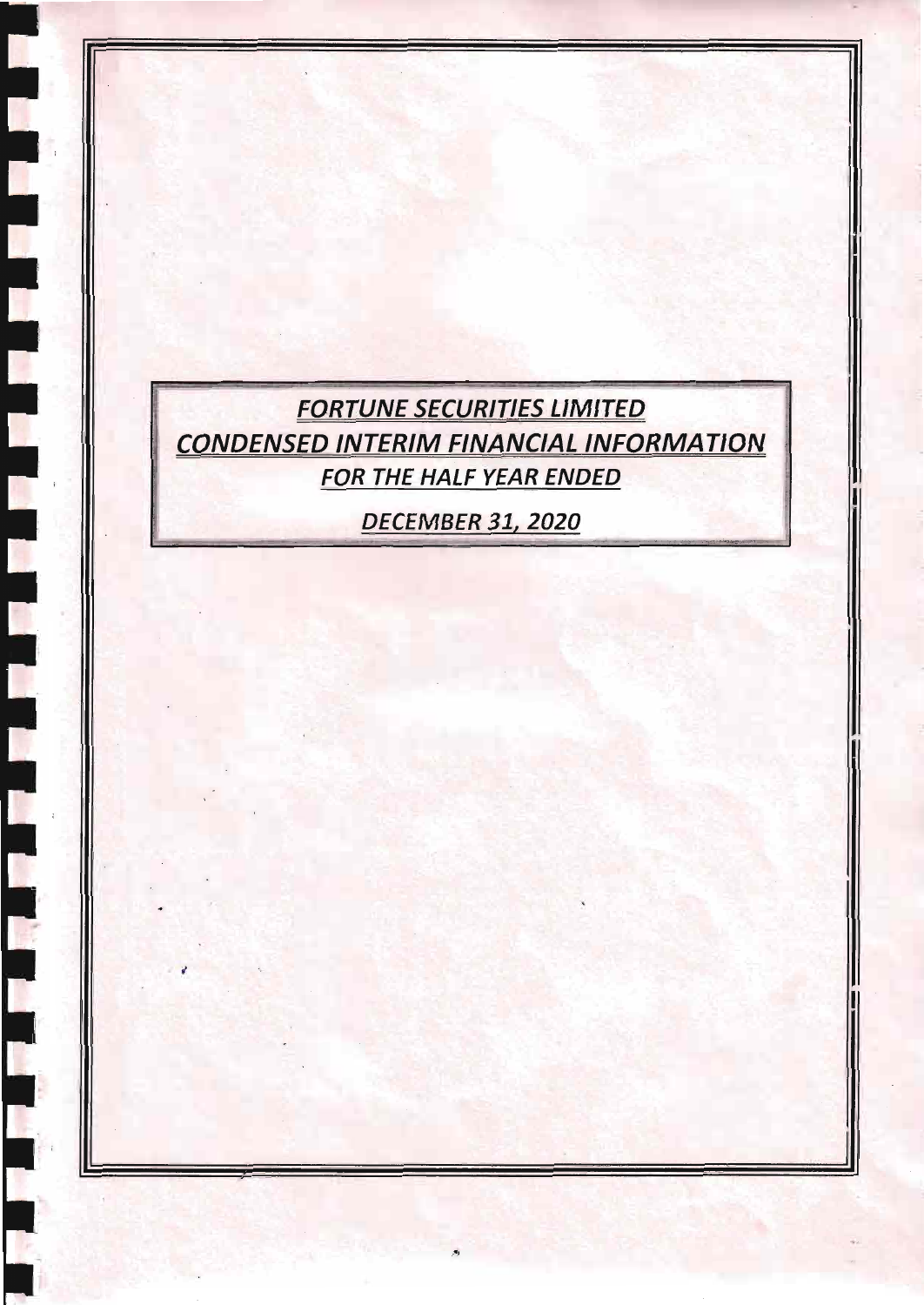# **FORTUNE SECURITIES LIMITED**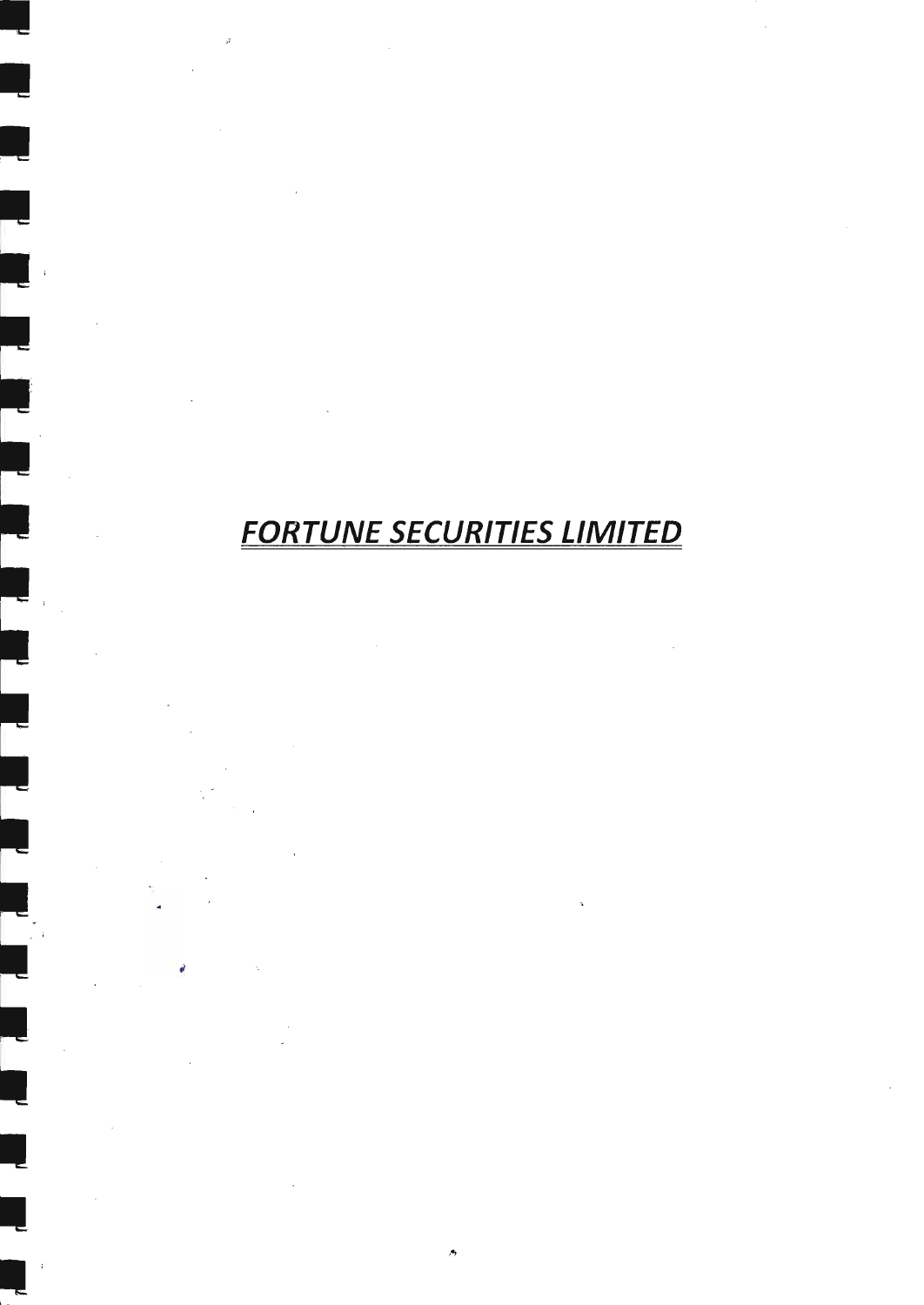# Naveed Zafar Ashfaq Jaffery & Co.

Chartered Accountants

A Member firm of

I

I

L<br>I

I<br>I

l<br>I

I

Prime Global | An Association of

1st Floor, Modem Motors House, Beaumont Road, Karachi-Pakistan Ph: +92-21-3567 1909, 35673754 Fax +92-21-35210626 E-mail: khi@nzaj.com.pk Web: www.nzaj.com.pk

# INDEPENDENT AUDITOR'S REVIEW REPORT

To the members of Fortune Securities Limited Report on Review of Interim Financial Statements

# Introduction:

We have reviewed the accompanying condensed interim statement of financial position of Fortune Securities Limited ("the Company") as at December 31, 2020 and the related condensed interim statement of profit or loss, condensed interim statement of comprehensive income, condensed interim statement of changes in equity, condensed interim statement of cash flows and notes to the condensed interim financial statements for the half year then ended (here-in-after referred to as the "condensed interim financial statements").Management is responsible for the preparation and presentation of these condensed interim financial statements in accordance with approved accounting and reporting standards as applicable in Pakistan for interim financial reporting. Our responsibility is to express a conclusion on these condensed interim financial statements based on our review,

The figures of the condensed interim statement of profit or loss and condensed interim statement of comprehensive income for the quarters ended December 31., ?020 and December 2019 have not been reviewed, as we are required to review only the cumulative figures for the half year ended December 31,2020.

### Scope of Review:

We conducted our review in accordance with International Standard on Review Engagements 2410, "Review of lnterim Financial lnformation Performed by the lndependent Auditor of the Entity." A review of condensed interim financial statements consists of making inquiries, primarily of persons responsible for financial and accounting matters, and applying analytical and other review procedures. A review is substantially less in scope than an audit conducted in accordance with lnternational Standards on Auditing and consequently does not enable us to obtain assurance that we would become aware of all significant matters that might be identified in an audit. Accordingly, we do not express àn audit opinion.

# Conclusion

Based on our review, nothing has come to our attention that causes us to believe that the accompanying condensed interim financial statements are not prepared, in all material respects, in accordance with approved accounting and reporting standards as applicable in Pakistan for interim financial reporting.

### Other Matter(s)

The condensed interim financial statement of the Company for the half year ended December 31, 2019 were un-reviewed.

The engagement partner on the review resulting in this independent auditor's report is Ahsan Elahi Vohra.  $N2M$ 

 $g$ htg  $\mathcal{H}$ ey (1 Dated: **28 MAR 2021** 

Karachi

Other<br>Offices

3-6, ATS Centre, 30 West, Block "A" Fazal-ul-Haq Road, Blue area, Islamabad, Pakistan. Ph: +92-51-2878530-32,2822785, Fax: +92-51-2206283, E-mail: isl@nzaj.com.pk 301-Regency Plaza, M.M. Alam Road, Gulberg-11, Lahore, Pakistan.. Ph: +92-42-35876891-4, Fax: +92-42-35764959, E-mail: lhr@nzaj.com.pk 1st Floor, Lamsay Arcade, Opp. Green's Banquet Hall, Banquet Hall, Peshawar, Pakistan. Ph: +92-91-5276102, 5274995, Fax: 091-5274968, E-mail: pesh@nzaj.com.pk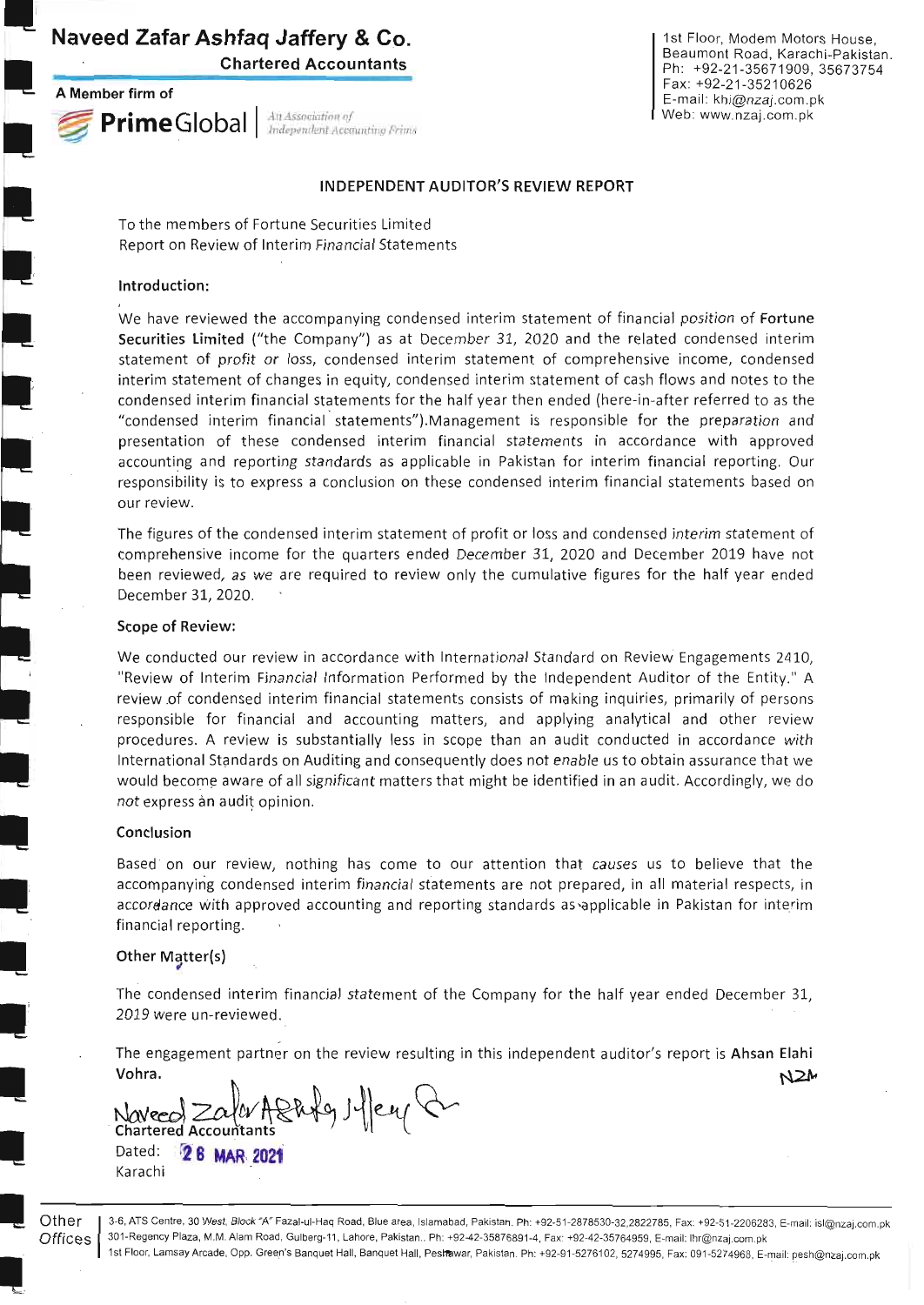# **FORTUNE SECURITIES LIMITED** STATEMENT OF FINANCIAL POSITION AS AT DECEMBER 31, 2020

|                                                                                    |      | Un-audited                               | Audited       |
|------------------------------------------------------------------------------------|------|------------------------------------------|---------------|
|                                                                                    |      | <b>Dec-20</b>                            | <b>Jun-20</b> |
|                                                                                    |      | -------------- (Rupees) ---------------- |               |
|                                                                                    | Note |                                          |               |
| <b>EQUITY AND LIABILITIES</b>                                                      |      |                                          |               |
| Share capital and reserves                                                         |      |                                          |               |
| Authorized share capital                                                           |      |                                          |               |
| 20,000,000 (June 30, 2020: 20,000,000) Ordinary Shares of Rs. 10/- each            |      | 200,000,000                              | 200,000,000   |
| Issued, subscribed and paid-up capital                                             | 4    | 124,982,450                              | 124,982,450   |
| Unappropriated profit                                                              |      | 101,386,178                              | 45,021,426    |
| Surplus on revaluation of property and equipment                                   |      | 17,789,598                               | 19,325,016    |
|                                                                                    |      | 244,158,226                              | 189,328,892   |
| Non-current liabilities                                                            |      |                                          |               |
| Lease labilities                                                                   | 5    | 2,852,061                                |               |
| <b>Current liabilities</b>                                                         |      |                                          |               |
| Trade creditors, accrued and other liabilities                                     | 6    | 287,414,494                              | 202,736,055   |
| Short term running finance                                                         | 7    | 203,755,903                              | 36,752,002    |
| Current portion of lease liabilities                                               | 5    | 1,590,698                                | 234,830       |
|                                                                                    |      | 492,761,096                              | 239,722,887   |
|                                                                                    |      | 739,771,383                              | 429,051,779   |
| Contingencies and commitments                                                      | 8    |                                          |               |
| <b>ASSETS</b>                                                                      |      |                                          |               |
|                                                                                    |      |                                          |               |
| Non-current assets                                                                 |      |                                          |               |
| Property and equipment                                                             |      | 48,237,086                               | 46,141,861    |
| Intangible assets                                                                  |      | 11,453,888                               | 11,453,888    |
| Deferred tax asset                                                                 |      | 11,544,911                               | 11,199,737    |
| Long term deposits                                                                 |      | 2,649,092                                | 2,638,592     |
|                                                                                    |      | 73,884,976                               | 71,434,078    |
| <b>Current assets</b>                                                              |      |                                          |               |
| Trade debts - considered good                                                      |      | 362,253,517                              | 112,291,212   |
| Short term investment                                                              | 9    | 65,071,379                               | 85,012,794    |
| Advances - considered good                                                         |      | 2,113,133                                | 1,818,786     |
| Deposits and prepayments                                                           |      | 129,319,615                              | 95,142,645    |
| Ofher receivables                                                                  | ١    | 21,068,986                               | 5,181,588     |
| Taxation - net of provision                                                        |      | 31,491,103                               | 30,310,603    |
| Cash and bank balances                                                             | 10   | 54,568,674                               | 27,860,073    |
| V                                                                                  |      | 665,886,407                              | 357,617,701   |
|                                                                                    |      | 739,771,383                              | 429,051,779   |
| The annexed notes from 1 to 17 form an integral part of these financial statements |      |                                          | NZW           |

The annexed notes from 1 to 17 form an integral part of these financial statements.

inan.

 $\begin{array}{c} \end{array}$ 

Q

 $\Box$ 

**Chief Executive** 

Director

 $\mathcal{F}$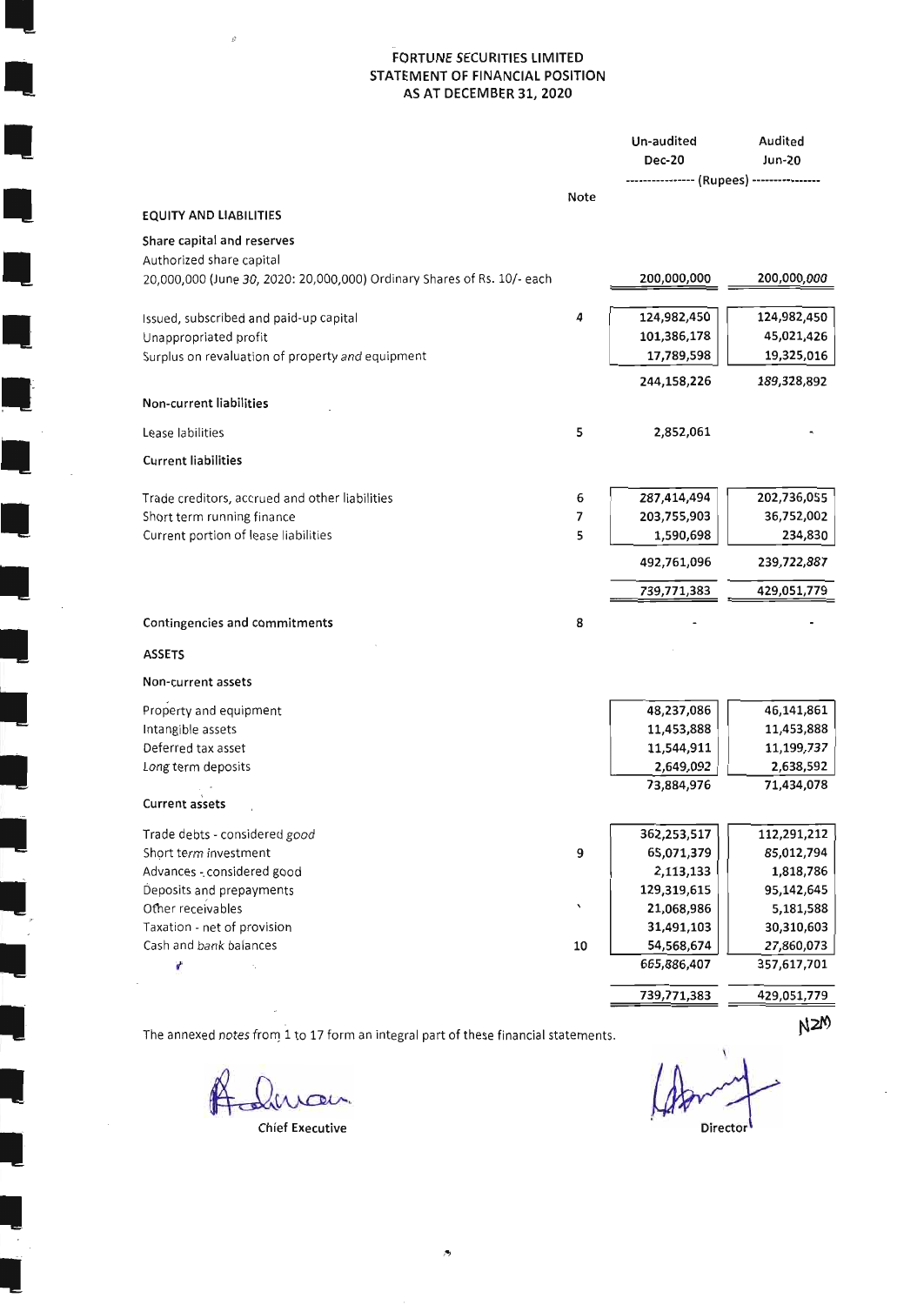# FORTUNE SECURITIES LIMITED STATEMENT OF PROFIT OR LOSS FOR THE HALF YEAR ENDED DECEMBER 31, 2020

|                                                                             | Note | Un-audited<br><b>Dec-20</b><br>---------- (Rupees) ---------- | Un-audited<br>Dec-19 |
|-----------------------------------------------------------------------------|------|---------------------------------------------------------------|----------------------|
| Operating revenue                                                           | 11   | 100,021,738                                                   | 38,724,074           |
| Capital gain on sale of investments                                         |      | 12,259,456                                                    | 8,620,018            |
| Gain on remeasurement of investment at fair value through<br>profit or loss |      | 13,511,821                                                    | 6,401,097            |
| Administrative and operating expenses                                       |      | (59, 768, 784)                                                | (44, 101, 708)       |
| Operating profit,                                                           |      | 66,024,231                                                    | 9,643,480            |
| Other income                                                                |      | 1,747,659                                                     | 7,515,103            |
| Other charges                                                               |      | (41,066)                                                      |                      |
|                                                                             |      | 67,730,824                                                    | 17,158,584           |
| Finance cost                                                                |      | (1,518,880)                                                   | (776, 137)           |
| Profit before taxation                                                      |      | 66,211,944                                                    | 16,382,447           |
| Taxation                                                                    |      | (11, 382, 620)                                                | 345,174              |
| Profit after taxation for the year                                          |      | 54,829,324                                                    | 16,727,621           |
| Profit per share - basic and diluted                                        | 12   | 4.39                                                          | 1.34                 |
|                                                                             |      |                                                               |                      |

The annexed notes from 1 to 17 form an integral part of these financial statements.

|<br>|

 $\ddot{\phantom{0}}$ 

ehief Executive Director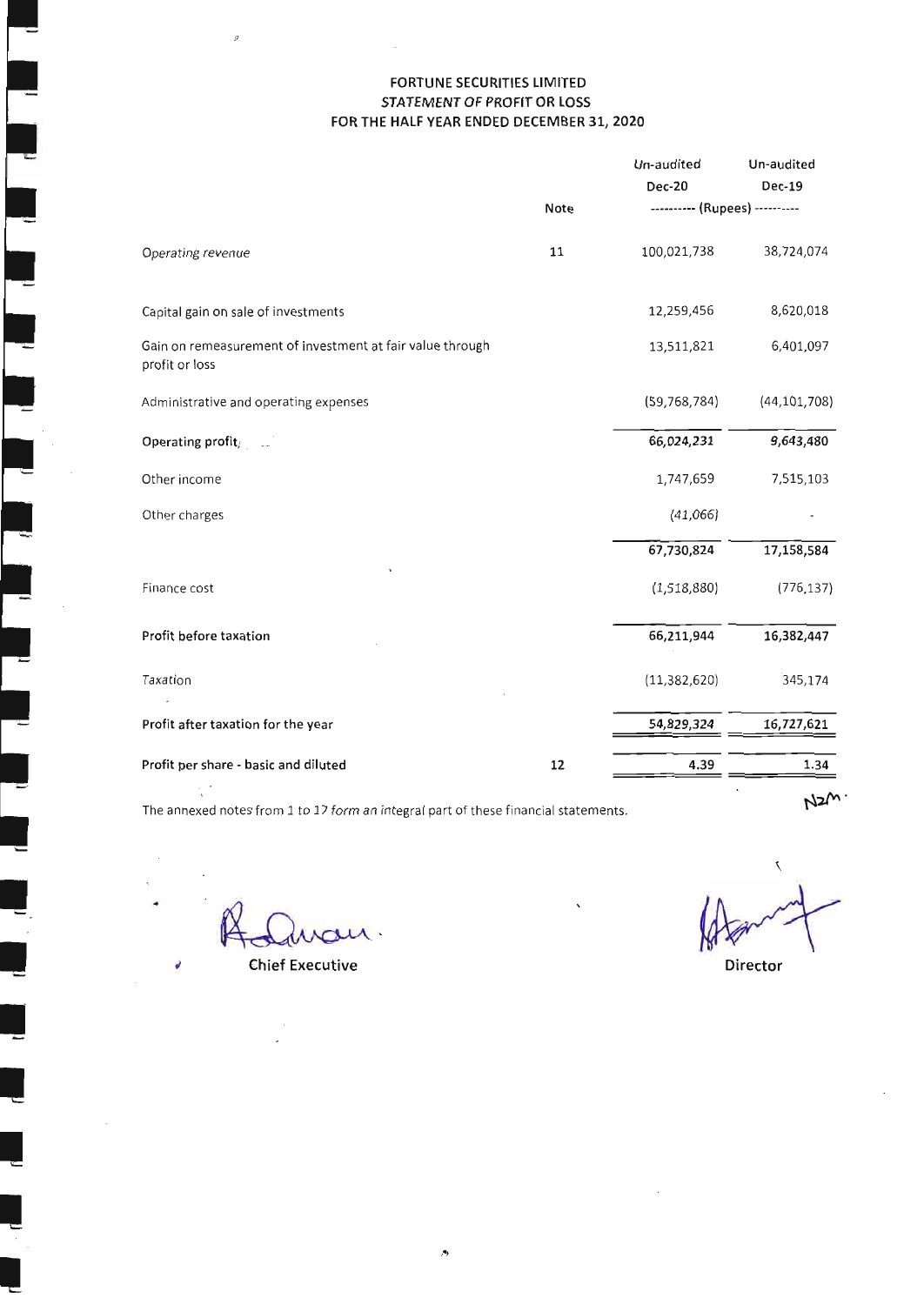# FORTUNE SECURITIES LIMITED STATEMENT OF COMPREHENSIVE INCOME FOR THE HALF YEAR ENDED DECEMBER 3I,2O2O

|                                                                                                                           | Un-audited<br>2020<br>---------- (Rupees) ---------- | Un-audited<br>2019 |
|---------------------------------------------------------------------------------------------------------------------------|------------------------------------------------------|--------------------|
| Profit after taxation for the year                                                                                        | 54,829,324                                           | 16,727,621         |
| Other Comprehensive income/ (loss) for the year<br>Items that may be subsequently reclassified to profit and loss account |                                                      |                    |
| Surplus on revaluation of property and equipment - net of tax                                                             | 1,535,428                                            | 1,535,418          |
| Unrealized (loss) on remeasurement of fair value through other<br>comprehensive investments                               |                                                      |                    |
| Total comprehensive income/ (loss) for the year                                                                           | 56,364,752                                           | 18,263,039         |
| The annexed notes from 1 to 17 form an integral part of these financial statements.                                       |                                                      | $R_{12}^{(1)}$     |

The annexed notes from 1 to 17 form an integral part of these financial statements.

 $\lambda$ 

 $\Omega$ Chief Executive

t

Director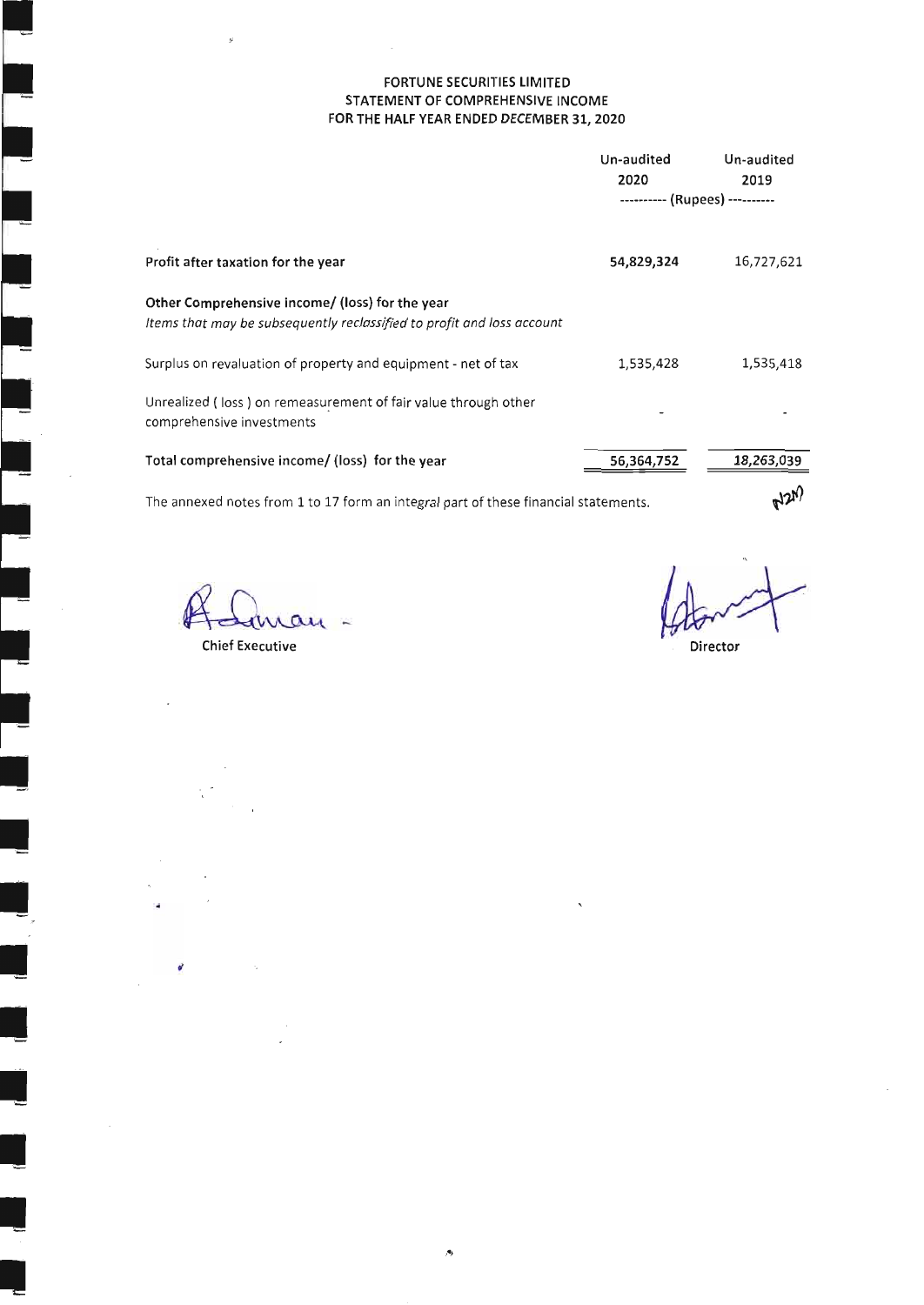### FORTUNE SECURITIES LIMITED STATEMENT OF CHANGES IN EQUITY FOR THE HALF YEAR ENDED DECEMBER 31, 2O2O

|                                                                              | issued,<br>subscribed<br>and paid-up | Unrealized gain<br>on available for | Revenue reserve<br>Unappropriated                     | Capital reserve<br>Revaluation | Total         |
|------------------------------------------------------------------------------|--------------------------------------|-------------------------------------|-------------------------------------------------------|--------------------------------|---------------|
|                                                                              | capital                              | sale investment                     | profit                                                | Surplus                        |               |
|                                                                              |                                      |                                     | ------------------ (Rupees) ------------------------- |                                |               |
| Balance as at July 01, 2019                                                  | 124,982,450                          | 25,883,433                          | 11,915,537                                            | 22,395,850                     | 185, 177, 270 |
| Net Profit for the year December 31, 2019                                    |                                      |                                     | 16,727,621                                            |                                | 16,727,621    |
| Transferred from surplus on revaluation of fixed assets -<br>net of tax      |                                      |                                     | 1,535,418                                             | (1,535,418)                    |               |
| (Loss) on remeasurement of investment held as 'Available<br>for sale'        |                                      |                                     |                                                       |                                |               |
| Balance as at December 31, 2019                                              | 124,982,450                          | 25,883,433                          | 30,178,574                                            | 20,860,432                     | 201,904,889   |
|                                                                              |                                      |                                     |                                                       |                                |               |
| Balance as at July 01, 2020                                                  | 124,982,450                          |                                     | 45,021,426                                            | 19,325,014                     | 189,328,890   |
| Net Profit for the half year December 31, 2020                               |                                      |                                     | 54,829,324                                            |                                | 54,829,324    |
| Transferred from surplus on revaluation of fixed assets -<br>net of tax      |                                      |                                     | 1,535,428                                             | (1,535,428)                    |               |
| Gain / (Loss) on remeasurement of investment held as<br>'Available for sale' |                                      |                                     |                                                       |                                |               |
| Balance as at December 31, 2020                                              | 124,982,450                          |                                     | 101,386,176                                           | 17,789,586                     | 244,158,212   |

The annexed notes from 1 to 17 form an integral part of these financial statements.

**W2W.** 

R. Qua. **Chief Executive Director** 

l,

÷,

d

 $\bar{z}$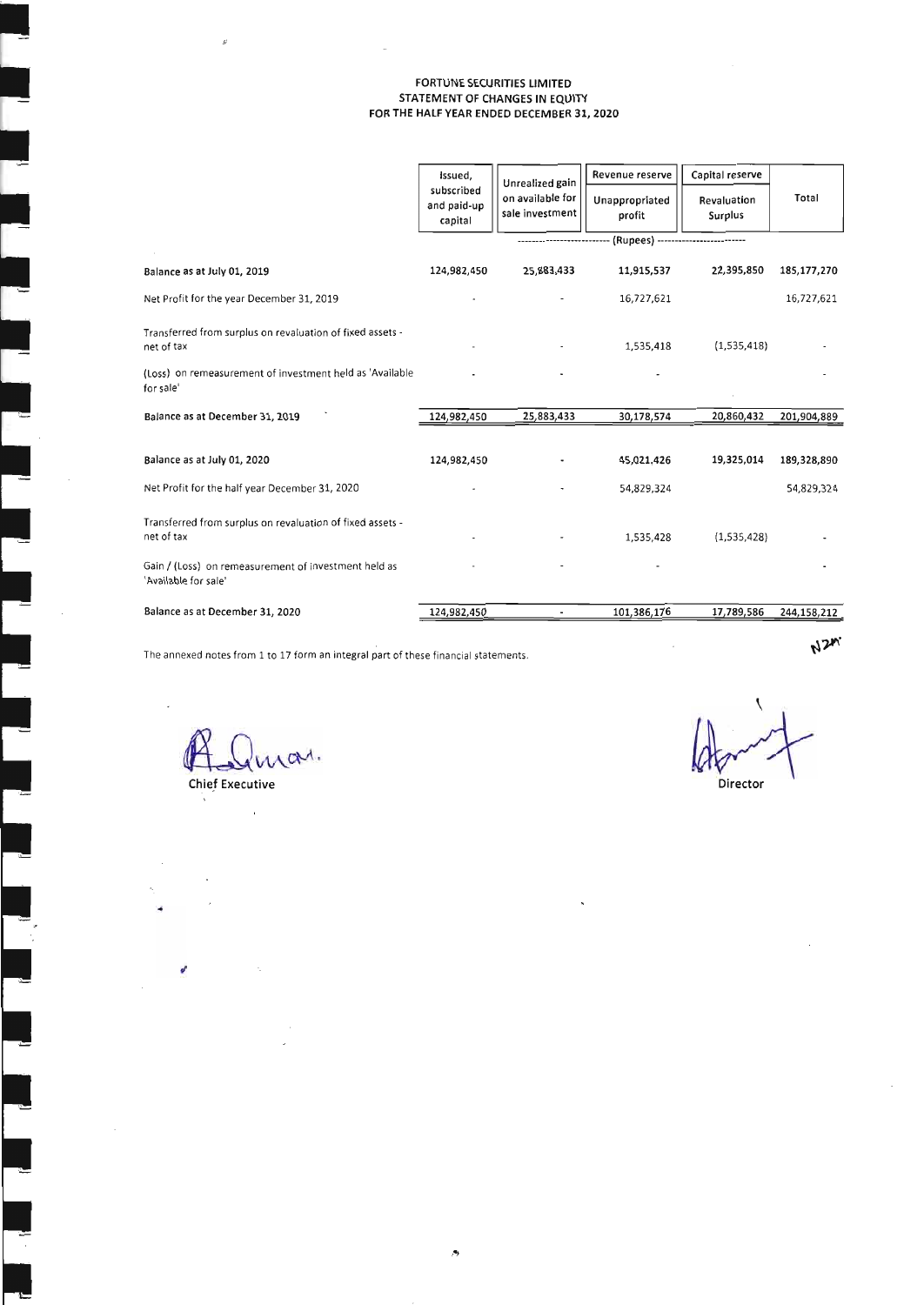# FORTUNE SECURITIES LIMITED STATEMENT OF CASH FLOWS FOR THE HALF YEAR ENDED DECEMBER 31, 2O2O

|                                                                         |      | Un-audited<br><b>Dec-20</b>    | Un-audited<br><b>Dec-19</b> |
|-------------------------------------------------------------------------|------|--------------------------------|-----------------------------|
|                                                                         | Note | ---------- (Rupees) ---------- |                             |
| <b>CASH FLOWS FROM OPERATING ACTIVITIES</b>                             |      |                                |                             |
| Profit/(loss) before taxation                                           |      | 66,211,944                     | 16,382,447                  |
| Adjustments for :                                                       |      |                                |                             |
| - Depreciation                                                          |      | 5,193,669                      | 4,296,393                   |
| - Gain on short term investments                                        |      | (25,771,276)                   | (6,401,097)                 |
| - Loss / (Gain) on disposal of asset                                    |      | 41,066                         | (1,962,200)                 |
| - Dividend income                                                       |      | (265, 255)                     | (1,325,459)                 |
| - Finance income                                                        |      | (1,482,404)                    | (3,097,444)                 |
| - Finance cost                                                          |      | 1,518,880                      | 776,137                     |
| Cash generated from operating activities before working capital changes |      | (20, 765, 321)<br>45,446,622   | (7, 713, 670)<br>8,668,777  |
|                                                                         |      |                                |                             |
| Decrease / (increase) in current assets:                                |      |                                |                             |
| Trade debts - considered good                                           |      | (249, 962, 305)                | (18,629,099)                |
| Advances - considered good                                              |      | (294, 347)                     |                             |
| Deposits and prepayments                                                |      | (34, 176, 970)                 | 2,277,008                   |
| Other receivables                                                       |      | (15,887,398)                   | 38,639,132                  |
| (Decrease) / Increase in current liabilities:                           |      |                                |                             |
| Trade creditors, accrued and other liabilities                          |      | 84,678,439                     | 24,040,407                  |
|                                                                         |      | (215, 642, 581)                | 46,327,448                  |
| Finance cost paid                                                       |      | (1,518,880)                    | (776, 137)                  |
| Taxes paid                                                              |      | (12,908,294)                   | (15,635,496)                |
| Net cash (used in) operating activities                                 |      | (184, 623, 132)                | 38,584,592                  |
| CASH FLOWS FROM INVESTING ACTIVITIES                                    |      |                                |                             |
| Disposal of property and equipment - net                                |      | (7, 288, 893)                  | (16, 366, 100)              |
| Short term investments purchase/sold                                    |      | 45,714,440                     | (23,070,932)                |
| Finance income                                                          |      | 1,439,600                      |                             |
| Dividend income                                                         |      | 265,255                        | 1,325,459                   |
| (Payment)/Receipts of long term deposits                                |      | (10, 500)                      | 12,020,598                  |
| Net cash (used in)/generated from investing activities                  |      | 40,119,903                     | (26,090,975)                |
| CASH FLOWS FROM FINANCING ACTIVITIES                                    |      |                                |                             |
| Payment of loan to director                                             |      |                                | (5,500,000)                 |
| Receipt of / (Payment of) lease liabilities                             |      | 4,207,929                      | (436, 702)                  |
| Net cash (used in)/ generated from financing activities                 |      | 4,207,929                      | (5,936,702)                 |
|                                                                         |      |                                |                             |
| Net (decrease) in cash and cash equivalents during the period<br>ď      |      | (140, 295, 300)                | 6,556,915                   |
| Cash and cash equivalents at the beginning of the period                |      | (8,891,929)                    | 48,661,479                  |
| Cash and cash equivalents at the end of the period                      | 13   | (149, 187, 229)                | 55,218,394                  |

The annexed notes from 1 to 17 form an integral part of these financial statements.

Law

Chief Executive Director

 $\overline{\phantom{a}}$ 

Ļ

Ļ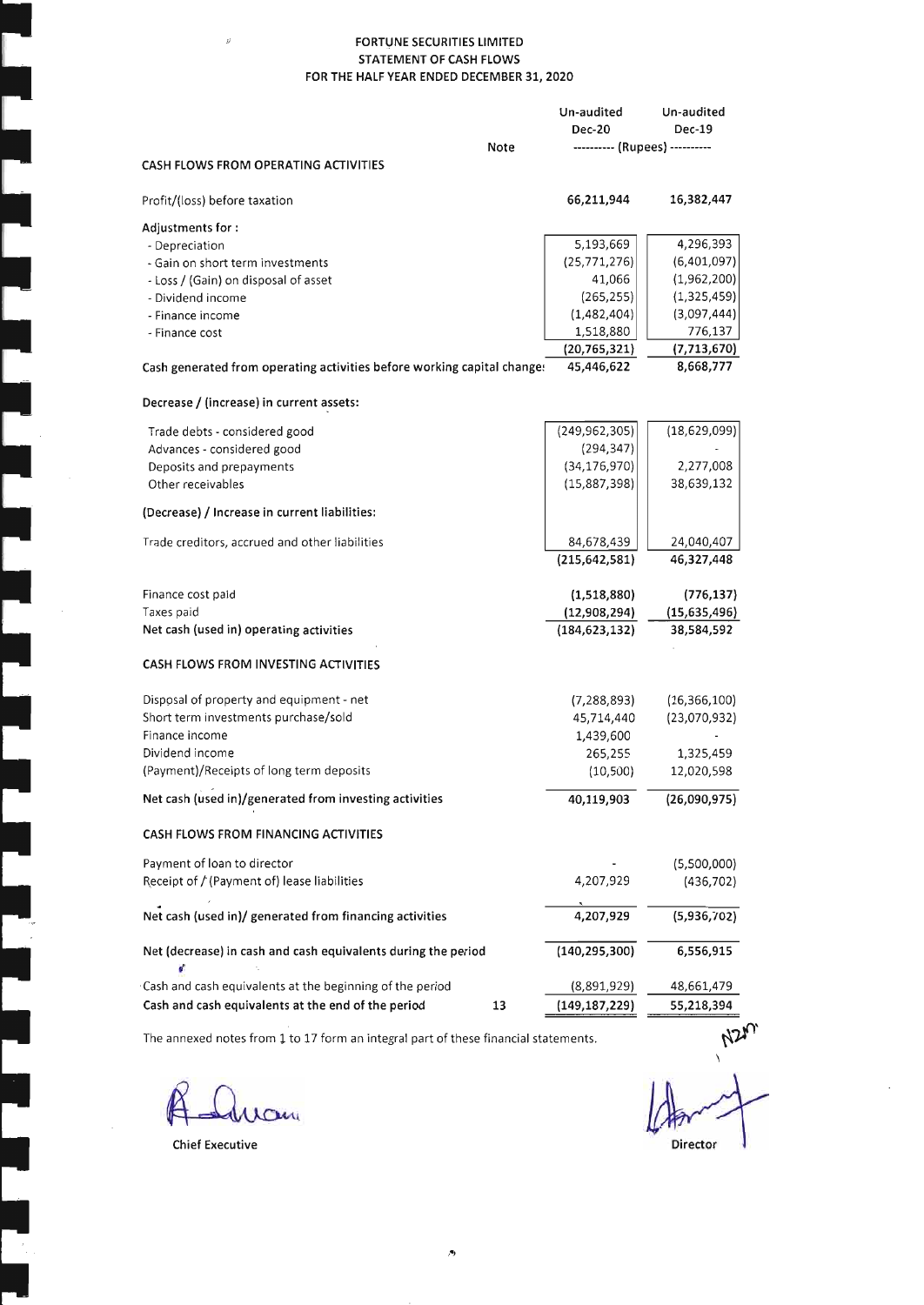### FORTUNE SECURITIES LIMITED NOTES TO THE FINANCIAL STATEMENTS FOR THE HALF YEAR ENDED DECEMEER 31, 2O2O

#### 1 LEGAL STATUS AND NATURE OF BUSINESS

Fortune Securities Limited ("the Company") was incorporated in Pakistan as a public unquoted Company on December 04, 1994 under the repealed Companies Ordinance, 1984 ('the Ordinance') which has now been replaced with Companies Act, 2017 ('the Act'). The Company is a corporate member of Pakistan Stock Exchange Limited (PSX).

The Company is a TREC (Trading Right Entitlement Certificate) holder of Pakistan Stock Exchange Limited (Formerly: Karachi Stock Exchange Limited) and a member of Pakistan Mercantile Exchange Limited (PMEX). The Company is principally engaged ln brokerage of shares, stocks, securities, commodities and other financial instruments, securities research, financial consultancy and underwriting. The registered office of the Company is situated at 3rd Floor, Razi Tower, BC-13, Block No. 9, KDA Scheme No. 5 Clifton Karachi

#### BASIS OF PREPARATION  $\overline{2}$

#### Statement of compliance 2.t

These condensed interim financial statements of the Company for the six months period ended December 37,2020 have been prepared in accordance with the requirements of the International Accounting Standard (IAS) -34 "Interim Financial Reporting" and provisions issued under the Companies Act, 2017. In case where the requirements differ, the provisions of and the directives issued under the Companies Act, 2017 have been followed.

These condensed interim financial statements do not include all the information and disclosures required in the annual audited unconsolidated flnancial statements and should be read in conjunction with the Company's annual audited financial statements for the vear ended lune 30, 2020.

#### Basis of measurement 2.2

These financial statements have been prepared under historical cost convention except, for certain property and equipment and intangible assets, which have been stated at revalued amounts and financial assets and financial liabilities which have been stated at their fair values.

### 2,3 Functional and presentation currency

These financial statements have been presented in Pakistan Rupees, which is the functional currency of the Company and rounded off to the nearest rupee.

### 7.4 Use Of Estimates And Judgements

The preparation of these condensed interim unconsolidated financial statements in conformity with approved accounting standards require management to make estimates, assumptions and use judgements that affect the application of policies and reported amounts of assets, liabilities, income and expenses. Estimates, assumptions and judgments are continually evaluated and are based on historical experience and other factors, including reasonable expectations of future events. Revisions to accounting estimates are recognized prospectively commencing from the period of revision. In preparing these condensed interim unconsolidated financial statements, the significant judgments made by the management in applying the Company's accounting policies and key sources of estimations and uncertainties were the same as those that were applied to the annual audited unconsolidated financial statements for the year ended June 30, 2020.

The Company's financial risk management objectives and policies are consistent with those disclosed in the annual audited unconsolidated financial statements for the year ended June 30, ZO2O.

### 2.5 Standards, interpretation and amendment adopted during the period

2.5.1 Standards, interpretations and amendments to published approved accounting standards that are effective in the current period:

Certain standards, amendments and interpretations to accounting standards are effective for accounting perlods beginning on July 01, 2020 but are considered not to be relevant or to have any significant effect on the Company's operations (although they may affect the accounting for future transactions and events) and are, therefore, not detailed in these condensed interim unconsolidated financial statements.

### 2.5.2 Standards and amendments to approved accounting and reporting standards that are not yet effective:

There are certain standards, amendments to the accounting standards and interpretations that are mandatory for the Company's accounting periods beginning on or after July 01, 2021 but are considered not to be relevant or to have any significant effect on the Cgmpany's operations and are, therefore, not detailed in these condensed interim unconsolidated financial statements.

#### SUMMARY SIGNIFICANT ACCOUNTING POLICIES 3

The accounting policies and the methods of computation adopted in the preparation of these condensed interim unconsolidated financial statements are consistent with those applied in the preparation of the audited unconsolidated financial statements for the vear ended lune 30, 2020.

 $N2m$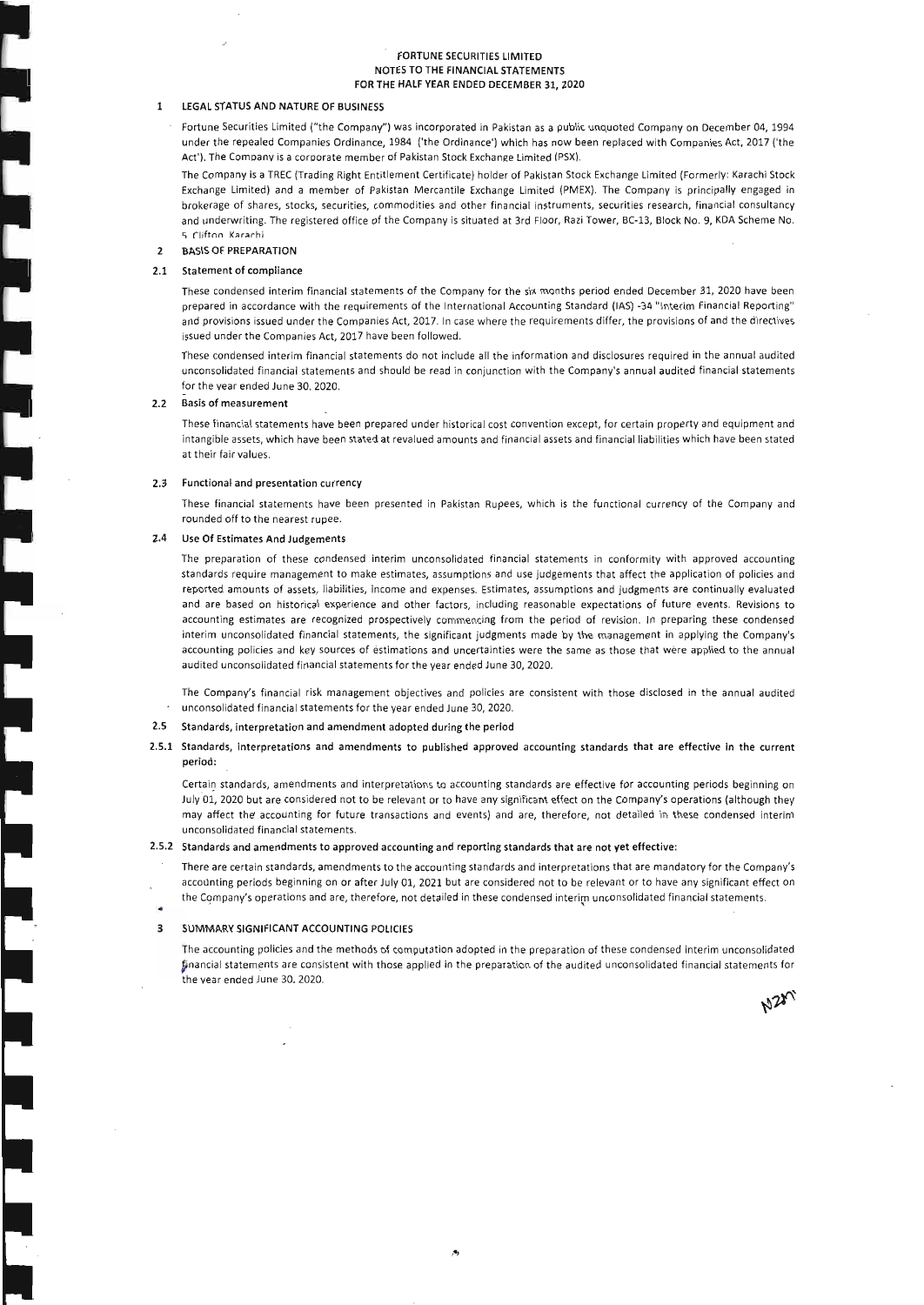### Dec-20 Jun-20 ---------- (Rupees) ----------Note

# 4 ISSUED, SUBSCRIBED AND PAID-UP CAPITAL

׀<br>׀<br>֧׀

l<br>L

I

L

|      |                                                             |                                                                                     | This comprises fully paid-up ordinary shares of Rs. 10 each as follows:         |                                                                                                                                                                                                                                                                                                                                                                                             |                          |                          |
|------|-------------------------------------------------------------|-------------------------------------------------------------------------------------|---------------------------------------------------------------------------------|---------------------------------------------------------------------------------------------------------------------------------------------------------------------------------------------------------------------------------------------------------------------------------------------------------------------------------------------------------------------------------------------|--------------------------|--------------------------|
|      | <b>Dec-20</b><br>------ (No. of shares) ------              | <b>Jun-20</b>                                                                       |                                                                                 |                                                                                                                                                                                                                                                                                                                                                                                             |                          |                          |
|      | 12,498,245                                                  | 12,498,245                                                                          |                                                                                 | Issued for cash                                                                                                                                                                                                                                                                                                                                                                             | 124,982,450              | 124,982,450              |
| 5    | <b>LEASE LIABILITY</b>                                      |                                                                                     |                                                                                 |                                                                                                                                                                                                                                                                                                                                                                                             |                          |                          |
|      | Minimum lease payment                                       |                                                                                     |                                                                                 |                                                                                                                                                                                                                                                                                                                                                                                             | 4,442,758                | 234,830                  |
|      | Current portion of lease liabilities                        |                                                                                     |                                                                                 |                                                                                                                                                                                                                                                                                                                                                                                             | (1,590,698)<br>2,852,060 | (234, 830)<br>٠          |
| 6    |                                                             | <b>CREDITORS, ACCRUED AND OTHER LIABILITIES</b>                                     |                                                                                 |                                                                                                                                                                                                                                                                                                                                                                                             |                          |                          |
|      | Trade creditors                                             |                                                                                     |                                                                                 |                                                                                                                                                                                                                                                                                                                                                                                             | 177,389,633              | 116,317,117              |
|      | Payable to NCCPL                                            |                                                                                     |                                                                                 |                                                                                                                                                                                                                                                                                                                                                                                             | 99,619,565               | 76,910,332               |
|      |                                                             | Sindh Sales Tax on brokerage services                                               |                                                                                 |                                                                                                                                                                                                                                                                                                                                                                                             | 2,918,167                | 1,160,742                |
|      | Commission payable to traders<br><b>Accrued liabilities</b> |                                                                                     |                                                                                 |                                                                                                                                                                                                                                                                                                                                                                                             | 1,921,805<br>2,091,674   | 1,921,779<br>6,410,531   |
|      | Other liabilities                                           |                                                                                     |                                                                                 |                                                                                                                                                                                                                                                                                                                                                                                             | 3,473,651                | 15,554                   |
|      |                                                             |                                                                                     |                                                                                 |                                                                                                                                                                                                                                                                                                                                                                                             | 287,414,494              | 202,736,055              |
| 7    |                                                             | <b>SHORT TERM RUNNING FINANCE - Secured</b>                                         |                                                                                 |                                                                                                                                                                                                                                                                                                                                                                                             |                          |                          |
| 8    |                                                             | <b>CONTINGENCIES AND COMMITMENTS</b>                                                |                                                                                 | Short term running finance facilities are available to company from Habib Metro bank and askari bank limited, under mark-up<br>arrangements. This facility has maturity date up to December 2020 and it is secured against pledge of quoted shares. These running<br>finance facilities carry mark-up 3 month Kibor + 2% to 2.75% (June 2020:3 month Kibor + 2%) that is payable quarterly. |                          |                          |
|      | Contingencies                                               | Bank guarantee from JS Bank Limited in favor of                                     |                                                                                 |                                                                                                                                                                                                                                                                                                                                                                                             |                          |                          |
|      |                                                             | National Clearing Company of Pakistan Limited                                       |                                                                                 |                                                                                                                                                                                                                                                                                                                                                                                             | 50,000,000               | 50,000,000               |
|      | Commitments                                                 |                                                                                     | There are no commitments as at December 31, 2020 (June 30, 2020: Nil).          |                                                                                                                                                                                                                                                                                                                                                                                             |                          |                          |
| 9    | <b>SHORT TERM INVESTMENTS</b>                               |                                                                                     |                                                                                 |                                                                                                                                                                                                                                                                                                                                                                                             |                          |                          |
|      |                                                             |                                                                                     | Assets at fair value through profit and loss - held-for-trading                 |                                                                                                                                                                                                                                                                                                                                                                                             |                          |                          |
|      | Listed equity securities<br>Term deposit receipt            |                                                                                     |                                                                                 | 9.1                                                                                                                                                                                                                                                                                                                                                                                         | 62,571,379<br>2,500,000  | 82,512,794<br>2,500,000  |
|      |                                                             |                                                                                     |                                                                                 |                                                                                                                                                                                                                                                                                                                                                                                             | 65,071,379               | 85,012,794               |
| 9.1  |                                                             |                                                                                     | This represents one year term deposit in JS bank having interest rate 5.4% p.a. |                                                                                                                                                                                                                                                                                                                                                                                             |                          |                          |
| 10   | <b>CASH AND BANK BALANCES</b>                               |                                                                                     |                                                                                 |                                                                                                                                                                                                                                                                                                                                                                                             |                          |                          |
|      | At banks:<br>Current account                                |                                                                                     |                                                                                 |                                                                                                                                                                                                                                                                                                                                                                                             |                          |                          |
|      | - pertaining to client                                      |                                                                                     |                                                                                 |                                                                                                                                                                                                                                                                                                                                                                                             | 4,551,288                | 9,998,098                |
|      |                                                             | - pertaining to brokerage house                                                     |                                                                                 |                                                                                                                                                                                                                                                                                                                                                                                             | 1,980,300                | 2,923,146                |
|      | Saving account<br>- pertaining to client                    |                                                                                     |                                                                                 |                                                                                                                                                                                                                                                                                                                                                                                             | 47,818,483               | 14,704,268               |
|      |                                                             | - pertaining to brokerage house                                                     |                                                                                 |                                                                                                                                                                                                                                                                                                                                                                                             | 19,403                   | 35,360                   |
|      | Cash in hand                                                |                                                                                     |                                                                                 |                                                                                                                                                                                                                                                                                                                                                                                             | 199,200                  | 199,201                  |
| l0.1 |                                                             |                                                                                     |                                                                                 | The interest rates on saving accounts range from 5% to 10% per annum (June 2020: from 5% to 10%).                                                                                                                                                                                                                                                                                           | 54,568,674               | 27,860,073               |
| 11   | <b>OPERATING REVENUE</b>                                    |                                                                                     |                                                                                 |                                                                                                                                                                                                                                                                                                                                                                                             |                          |                          |
|      | Brokerage                                                   | - PSX                                                                               |                                                                                 | 11.1                                                                                                                                                                                                                                                                                                                                                                                        | 99,972,558               | 91,629,510               |
|      | IPO commission                                              |                                                                                     |                                                                                 |                                                                                                                                                                                                                                                                                                                                                                                             | 49,180<br>100,021,738    | 200<br>91,629,710        |
| l1.1 | Brokerage Income                                            |                                                                                     |                                                                                 |                                                                                                                                                                                                                                                                                                                                                                                             |                          |                          |
|      | Equity brokerage                                            |                                                                                     |                                                                                 |                                                                                                                                                                                                                                                                                                                                                                                             |                          |                          |
|      | - Institutional customers                                   |                                                                                     |                                                                                 |                                                                                                                                                                                                                                                                                                                                                                                             | 34,414,006               | 37,972,055               |
|      | - Retail clients                                            |                                                                                     |                                                                                 |                                                                                                                                                                                                                                                                                                                                                                                             | 65,558,551<br>99,972,558 | 53,657,455<br>91,629,510 |
|      |                                                             |                                                                                     |                                                                                 |                                                                                                                                                                                                                                                                                                                                                                                             |                          |                          |
| 12   |                                                             | EARNING PER SHARE - BASIC AND DILUTED                                               |                                                                                 |                                                                                                                                                                                                                                                                                                                                                                                             |                          |                          |
|      | Profit after taxation for the year                          |                                                                                     |                                                                                 |                                                                                                                                                                                                                                                                                                                                                                                             | 54,829,324               | 16,727,621               |
|      |                                                             | Weighted average number of ordinary shares<br>Earning per share - basic and diluted |                                                                                 |                                                                                                                                                                                                                                                                                                                                                                                             | 12,498,245<br>4.39       | 12,498,245               |
|      |                                                             |                                                                                     |                                                                                 |                                                                                                                                                                                                                                                                                                                                                                                             |                          | 1.34                     |

13 CASH AND CASH EqUIVALENTS Cash and bank balances Short term running finance 54,568,674 65,634,743<br>03,755,903) (10,416,349) (203,755,903) (10,416,349)  $\frac{(149,187,229)}{2}$   $\frac{55,218,394}{2}$ 

 $N2<sub>N</sub>$